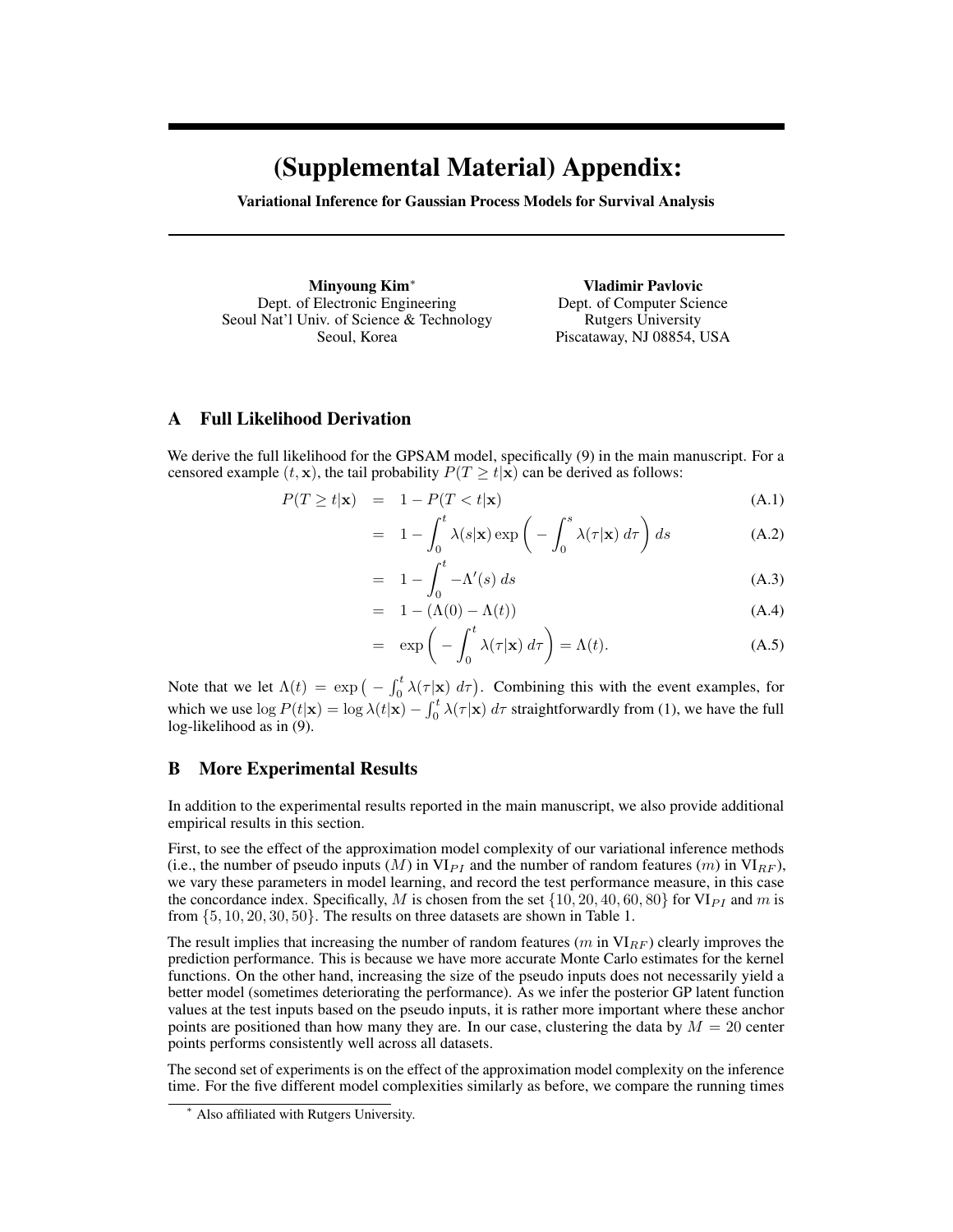Table 1: The concordance index scores (%) when we vary the approximation model complexity. For  $VI_{PI}$ , we test with the number of pseudo inputs  $M = 10, 20, 40, 60, 80$ , and for  $VI_{RF}$  the number of random features  $m = 5, 10, 20, 30, 50$ .

| (a) VLC dataset  |                             |                      |                  |                           |                      |  |
|------------------|-----------------------------|----------------------|------------------|---------------------------|----------------------|--|
| $\boldsymbol{M}$ | $\mathbf{VI}_{PI}^{\prime}$ | $\mathbf{VI}_{PI}^p$ | $\boldsymbol{m}$ | $\mathbf{VI}^\prime_{BF}$ | $\mathbf{VI}_{BF}^p$ |  |
| 10               | $57.34 \pm 10.74$           | $56.62 \pm 9.17$     |                  | $72.68 \pm 9.79$          | $71.55 \pm 8.83$     |  |
| 20               | $71.99 \pm 3.67$            | $70.87 \pm 4.75$     | 10               | $75.57 \pm 4.87$          | $75.56 + 4.81$       |  |
| 40               | $72.26 \pm 3.50$            | $70.08 \pm 4.93$     | 20               | $73.91 \pm 4.09$          | $73.49 \pm 3.94$     |  |
| 60               | $64.47 \pm 6.53$            | $68.25 \pm 4.71$     | 30               | $75.46 \pm 4.29$          | $74.57 \pm 4.35$     |  |
| 80               | $71.17 \pm 4.99$            | $68.32 \pm 4.01$     | 50               | $76.79 \pm 4.08$          | $76.49 \pm 4.51$     |  |

| (b) MLC dataset |                      |                      |    |                           |                      |
|-----------------|----------------------|----------------------|----|---------------------------|----------------------|
| М               | $\mathbf{VI}_{PI}^J$ | $\mathbf{VI}_{PI}^p$ | m  | $\mathbf{VI}^\prime_{BF}$ | $\mathbf{VI}_{BF}^p$ |
| 10              | $62.40 \pm 9.94$     | $61.58 \pm 10.25$    |    | $66.94 \pm 4.65$          | $67.61 \pm 5.01$     |
| 20              | $72.68 \pm 3.00$     | $69.44 \pm 6.48$     | 10 | $67.16 \pm 5.09$          | $67.21 \pm 4.69$     |
| 40              | $71.19 \pm 5.56$     | $70.99 \pm 7.07$     | 20 | $67.76 \pm 5.16$          | $67.46 \pm 4.76$     |
| 60              | $71.37 \pm 6.63$     | $70.93 \pm 7.34$     | 30 | $66.71 \pm 5.10$          | $66.94 \pm 4.31$     |
| 80              | $68.44 \pm 7.68$     | $69.09 \pm 6.42$     | 50 | $68.08 + 4.98$            | $67.00 \pm 5.35$     |

| М  | $\mathbf{VI}_{DI}^J$ | $\mathbf{VI}_{PI}^p$ | $\boldsymbol{m}$ | $\mathbf{VI}_{BF}^{f}$ | $\mathbf{VI}_{RF}^p$ |  |
|----|----------------------|----------------------|------------------|------------------------|----------------------|--|
| 10 | $62.83 \pm 2.89$     | $63.03 \pm 3.40$     |                  | $63.47 \pm 2.34$       | $63.02 \pm 2.43$     |  |
| 20 | $63.60 \pm 3.17$     | $62.89 \pm 3.92$     | 10               | $64.64 \pm 3.22$       | $65.41 \pm 2.17$     |  |
| 40 | $61.21 \pm 2.61$     | $62.27 \pm 5.02$     | 20               | $64.46 \pm 2.34$       | $64.32 \pm 2.41$     |  |
| 60 | $59.94 \pm 5.69$     | $59.70 \pm 7.98$     | 30               | $63.71 \pm 3.87$       | $65.30 \pm 2.12$     |  |
| 80 | $62.11 \pm 4.43$     | $63.32 \pm 4.51$     | 50               | $63.73 \pm 2.67$       | $64.56 \pm 3.47$     |  |

(c) Divorce dataset



Figure 1: The inference running times for MCMC,  $\mathrm{VI}_{PI}^f$ , and  $\mathrm{VI}_{RF}^f$  on the MLC dataset. We vary the model complexity:  $M \in \{10, 20, 40, 60, 80\}$  for  $\text{VI}_{PI}^f$ , and  $m \in \{5, 10, 20, 30, 50\}$  for  $\text{VI}_{RF}^f$  and the MCMC. All methods are implemented in MATLAB run on 2.4GHz Intel Xeon CPU.

of  $\mathrm{VI}_{PI}^f$ ,  $\mathrm{VI}_{RF}^f$ , and also the MCMC method on the MLC dataset in Fig. 1. For the other datasets, they are summarized in Table 2. All methods are implemented in MATLAB run on 2.4GHz Intel Xeon CPU. As shown, our variational inference approaches are an order of magnitude faster than the MCMC, while achieving comparable or often superior prediction performance.